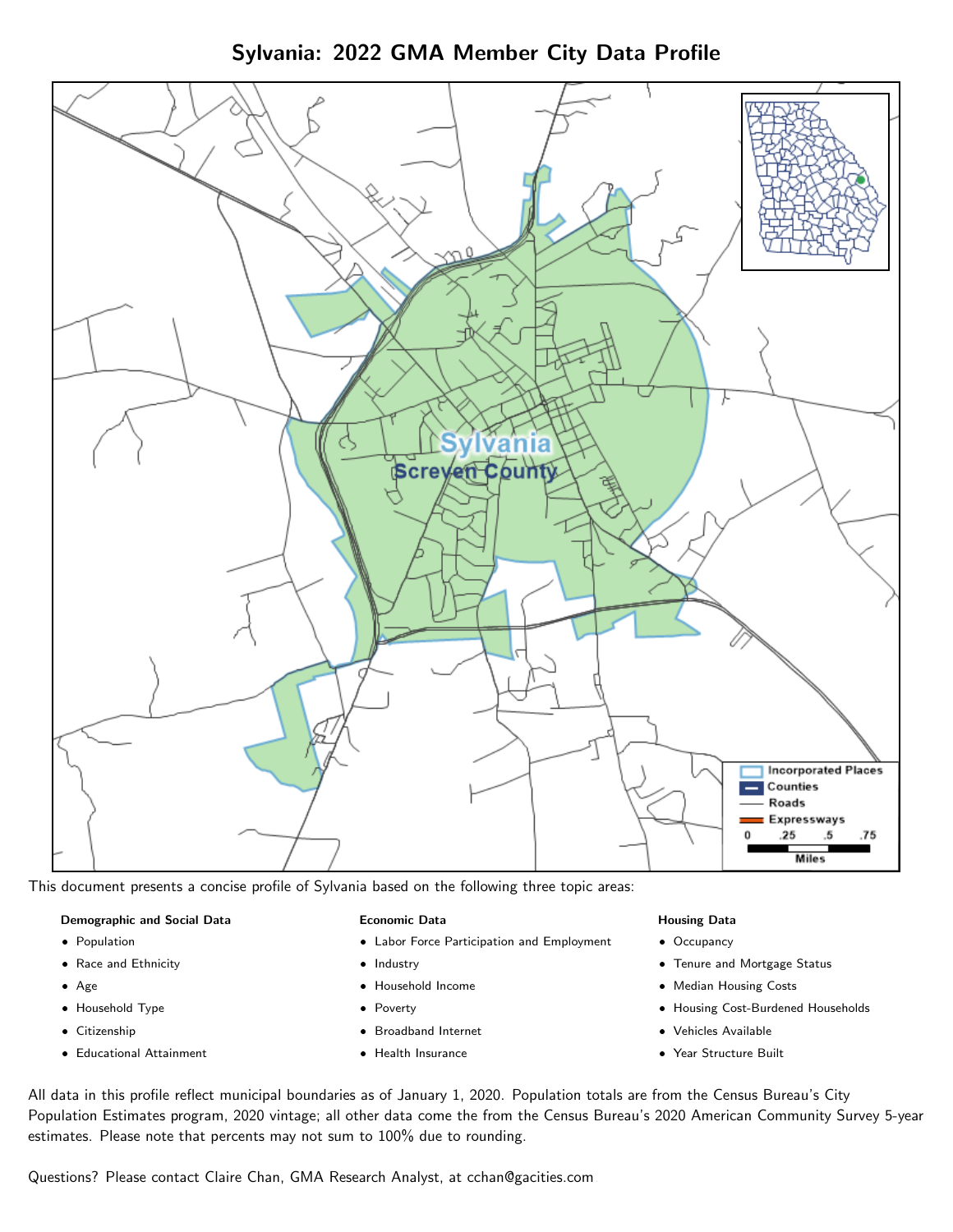# Sylvania: Demographic and Social





**Citizenship** 



Source: American Community Survey, 2020 5-year estimates, table B05002 Source: American Community Survey, 2020 5-year estimates, table B15002

Race and Ethnicity



Source: U.S. Census Bureau, City Population Estimates, 2020 vintage Source: American Community Survey, 2020 5-year estimates, table B03002

## Household Type



Source: American Community Survey, 2020 5-year estimates, table B01001 Source: American Community Survey, 2020 5-year estimates, table B11001

### Educational Attainment



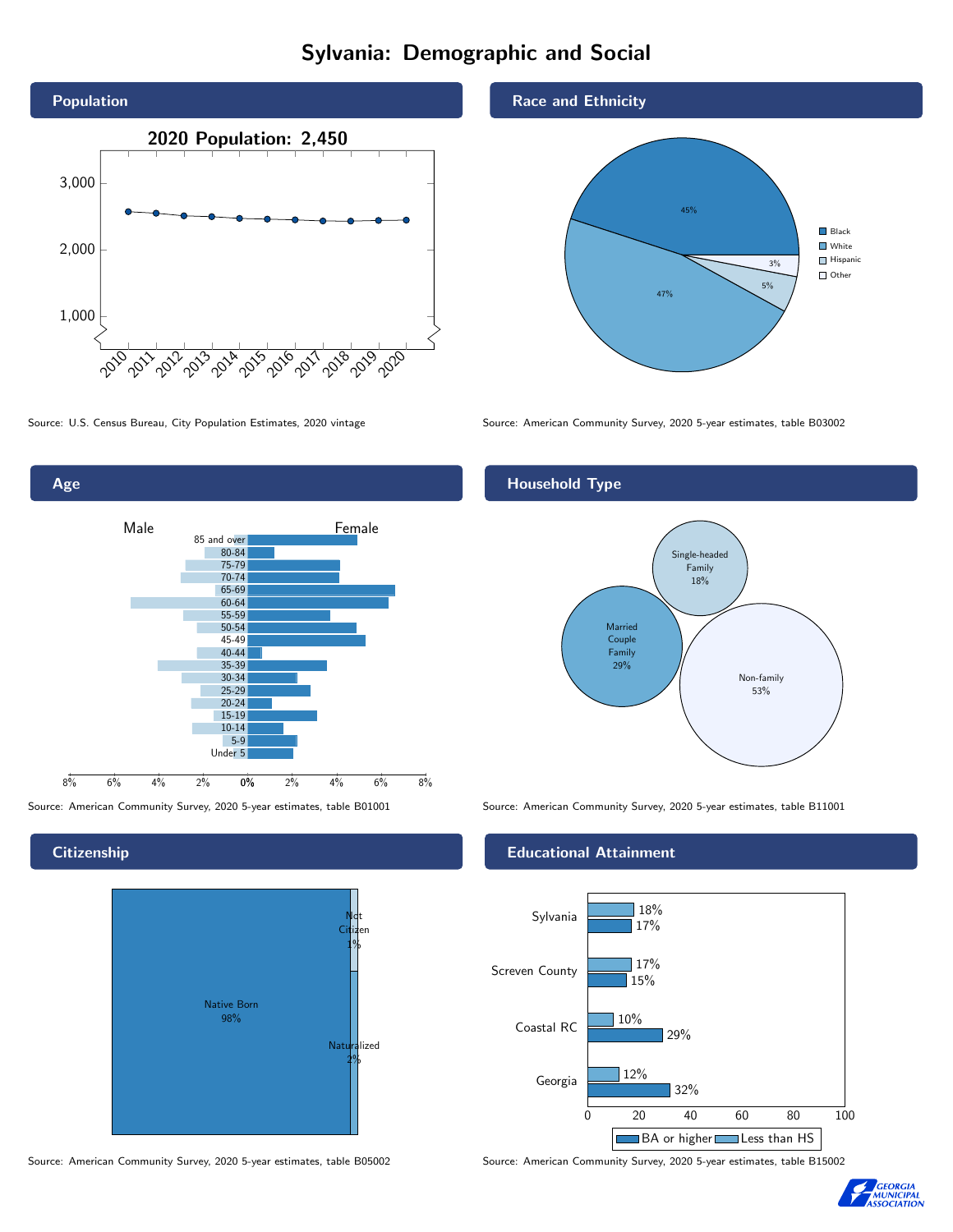# Sylvania: Economic



Source: American Community Survey, 2020 5-year estimates, table B23001 Note: Unemployment rate is based upon the civilian labor force.

# Household Income 0 50,000 100,000 150,000 200,000 250,000 Georgia Coastal RC Screven County Sylvania \$85,691 \$78,108 \$58,486 \$44,187 \$61,224 \$57,267 \$39,852 \$30,595 Mean Median

Source: American Community Survey, 2020 5-year estimates, tables B19013 and B19025 Source: American Community Survey, 2020 5-year estimates, table B17010

Broadband Internet No 40% Yes 60%

Source: American Community Survey, 2020 5-year estimates, table B28002 Source: American Community Survey, 2020 5-year estimates, table B18135

Industry

| Agriculture, forestry, fishing and hunting, and mining      | $2\%$ |
|-------------------------------------------------------------|-------|
| Construction                                                | 5%    |
| Manufacturing                                               | 21%   |
| <b>Wholesale Trade</b>                                      | $0\%$ |
| Retail Trade                                                | $4\%$ |
| Transportation and warehousing, and utilities               | 12%   |
| Information                                                 | $0\%$ |
| Finance and insurance, real estate, rental, leasing         | 3%    |
| Professional, scientific, mgt, administrative, waste mgt    | 8%    |
| Educational services, and health care and social assistance | 23%   |
| Arts, entertainment, recreation, accommodation, food        | 12%   |
| service                                                     |       |
| Other services, except public administration                | 3%    |
| Public administration                                       | 6%    |

Source: American Community Survey, 2020 5-year estimates, table C24030

Poverty



## Health Insurance